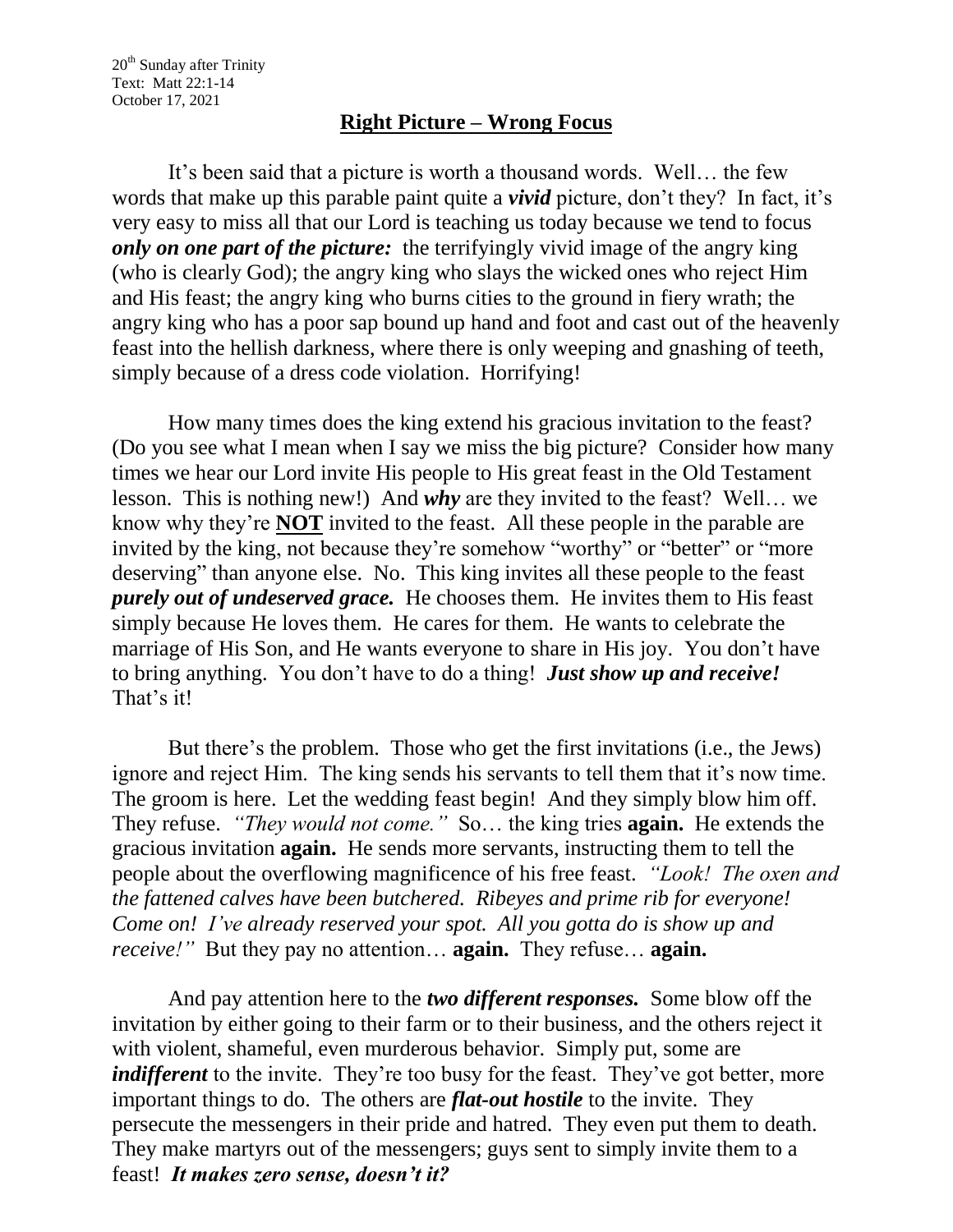Now… you need to think on this. All too often we hear this and quickly dismiss it as not pertaining to us. After all, Jesus is talking about those wicked Jews, who were the first to get the Christ-centered wedding feast invite. We might even apply the parable to all those in this current day and age who reject and despise the King's invitation, either out of selfish indifference or prideful arrogance and hostility. Admit it: We can all think of more than a few people who aren't in church, and who need to hear how angry the king is when His invitation is rejected. *But… what about you?* We don't preach sermons about people who aren't here to hear them. That does nobody any good. Sermons are for us and our ears. *Can you see yourself in this picture?* How often have you been too busy for God and His feast? How often have you been indifferent to His grace? How often have your "personal decisions and preferences" taken precedence over the King and His feast? How often have you been hostile to the message or murderous and shameful to the messengers? (Remember how Jesus defines the  $5<sup>th</sup>$ Commandment!) How often has your temper, your pride, or your anger kept you from the King and His feast? *Yeah… that doesn't turn out well, does it? The King clearly isn't okay with such contemptible behavior.*

Back to the parable. The feast will still go on. Those wicked fools want to reject and despise such a gracious invitation? That's their problem, and there will be consequences for their wicked rejection. *But the feast still goes on! "Go and invite everyone!*" And the messengers do just that. We're told that the feast hall was filled with both *good and evil* people who responded to the gracious invitation. (There's another invitation!) *What does this mean? Are there "evil" people in heaven?!* That doesn't make sense! Sure it does. Jesus is explaining things here from *our worldly perspective;* the way we so often see them. In this life there are "good" people and there are "bad/evil" people. There are some who are "salt of the earth," and there are some people who do some pretty evil things. The thief on the cross? Was he "salt of the earth," or was he a pretty bad guy? What about all those tax collectors and prostitutes and Roman soldiers who would come to faith and be baptized? What about murderous Saul (*before* he became St. Paul)? From our perspective and by our standards—*here and now*—we would look to heaven and see some really good people—salt of the earth—and we would also see some pretty shady and evil people at the feast table; people like the thief on the cross or anyone else who came to faith after living the life of an evil reprobate. You see, God desires the death of no man, and He means it. His grace in Christ is for *all* people. The invitation to Christ's wedding feast was for the bad/evil people too. Heaven is filled with people that you would dare to call "evil." Heaven is filled with people that you would say "don't deserve to be there." Purely by God's good grace, Heaven is filled with people *just like you,* and praise God that it is!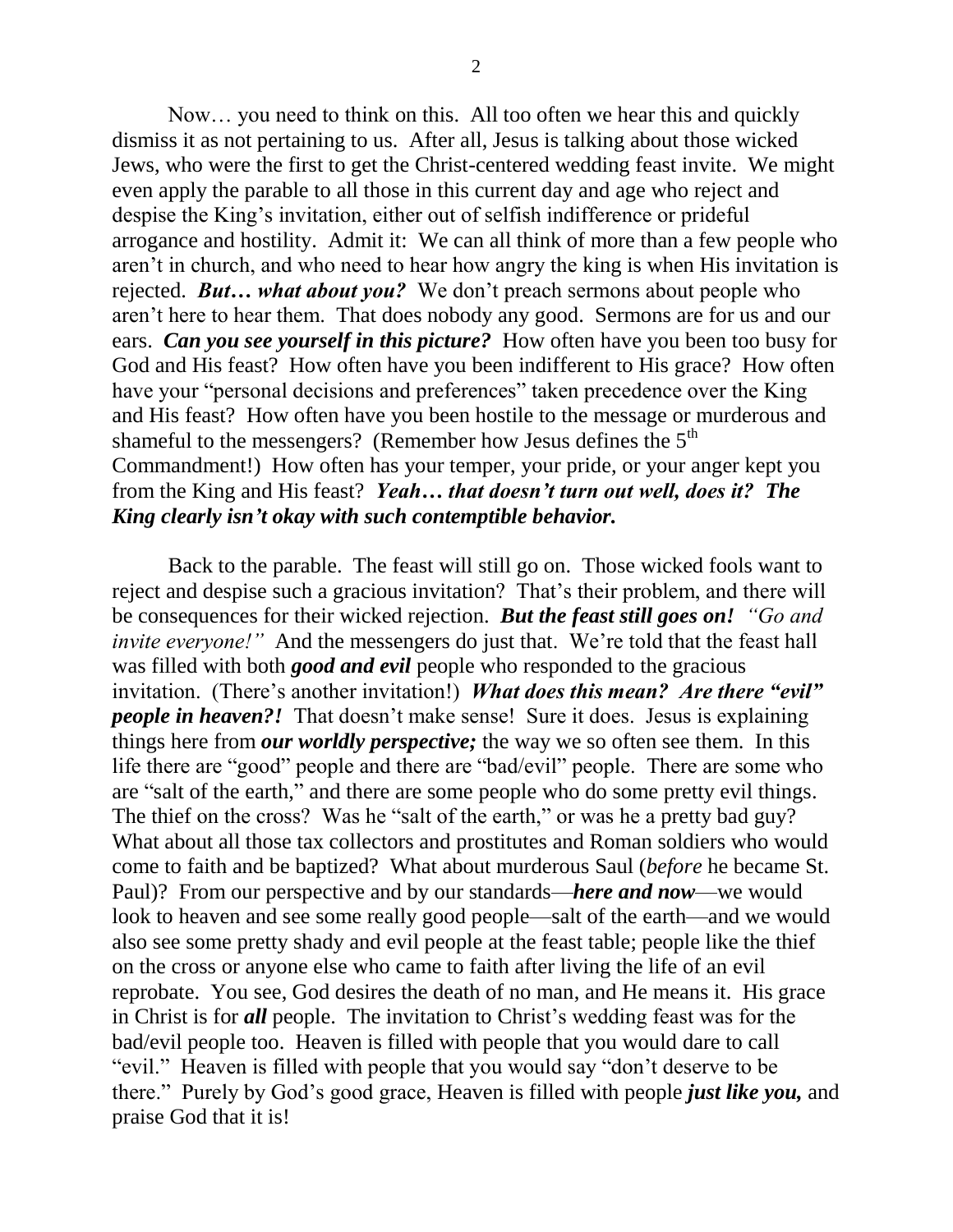God sees us children of Adam differently than we see each other. He looks at us—all of us borne of Adam—and sees only evil. *All* have sinned and fallen short of the glory of God. *All* are dead in the evil of their sin. *All* are in need of a Savior, which is why Jesus died for *everyone*. God so loved the *whole world* that He sent His only-begotten Son to die for it—each and every person borne from Adam. Now…do some reject this gift of grace? Yes. It's what I often refer to as "the tragedy of justification." Christ died for all people. His death and resurrection has paid the wage of sin for everyone. All have been set free in Him…*and yet so many still reject it. "The many are called, but few are chosen."*

Okay… so what about the poor soul who gets bounced from the heavenly feast and cast into hell because he's not wearing the proper attire? Folks: It's actually pretty simple. This guy wasn't some "poor soul" who was a victim of an angry King. This guy brought it all on himself. He was cast into hell because *he wanted God on his terms; not God's terms.* Here, again, is where we need to pay attention. Our Lord teaches this parable for us and our ears! *What do these robes signify?* Are they baptismal robes? To be sure, you ain't getting into heaven if you're not covered over in the all-availing robes of Christ's perfect righteousness. Well... that's not us, is it? That's not our loved ones. After all, they've been baptized… even confirmed. We're all good, right? Bear in mind: We live in a "Christian Nation." Is everyone who simply "identifies" as "Christian" getting into heaven? Not according to Jesus. *"Not all who say 'Lord, Lord' will be saved."* 

Perhaps there's more to this. You are saved purely by grace; faith alone in God's grace alone because of Christ alone, right? Your works do not save you. However… your works/fruits can certainly *condemn* you. You are known by your fruits, and good fruit trees bear good fruit. One of our early Church fathers—a 4<sup>th</sup> century fellow by the name of John Chrysostom—stated that the garment is *"the Christian life and practice.*" He acknowledges that the invitation to the heavenly feast is purely given out of grace to all people, but the possibility of saying *"Great! I'll take your gracious forgiveness gladly, but—NO!—I have no intention of actually changing my life and fighting sin and abstaining from sin. I like doing what I'm doing, and I'm not going to change! I'm gonna do what I wanna do"* is simply not possible. Such behavior is nothing more than *wicked contempt* for the King, no different than what any of those other fools did to earn the King's fiery wrath. *"Come as you are"* **NEVER** means *"Stay as you are."* God is God, and you are not. The Christian life is on His terms, not yours. If you're living on your terms, then you've got a different god. *Yeah… that doesn't turn out well, does it? The King clearly isn't okay with such contemptible behavior.*

You know what? Fear is a great motivator, but it never lasts. Besides, this isn't the point of the parable. Jesus doesn't teach this so as to *terrify us into fearful submission.* That would make Him nothing more than a tyrant. This isn't